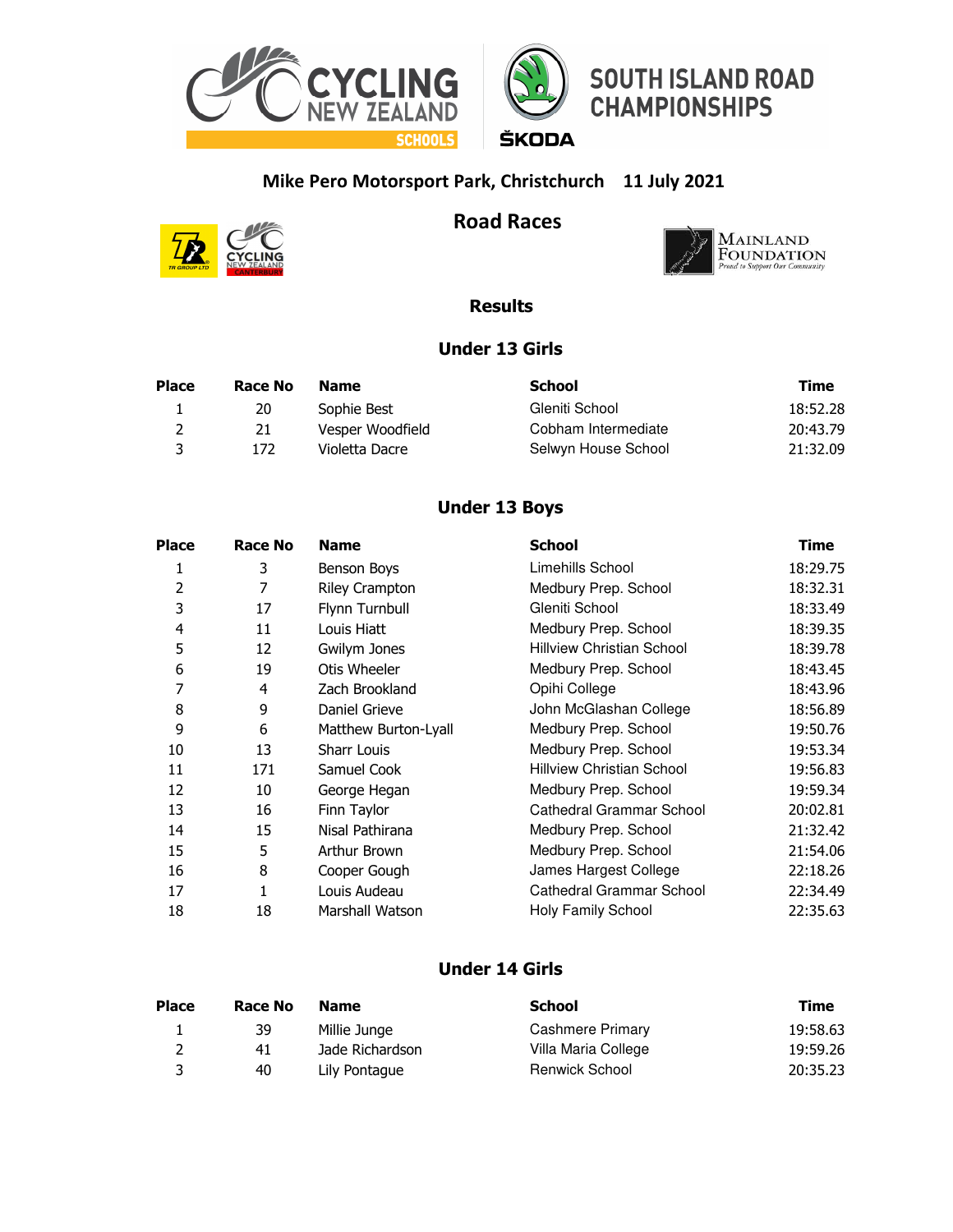## **Under 14 Boys**

| Place | Race No | <b>Name</b>           | <b>School</b>                    | Time     |
|-------|---------|-----------------------|----------------------------------|----------|
| 1     | 32      | Jesse Johnston        | Timaru Boys' High School         | 18:06.88 |
| 2     | 25      | Oliver Clark          | Christchurch Boys High School    | 18:07.52 |
| 3     | 35      | Conor Toomey          | <b>Bluestone School</b>          | 18:07.74 |
| 4     | 28      | Josh Davies           | Christchurch Boys High School    | 18:08.14 |
| 5     | 27      | William Crawford      | St Andrew's College              | 18:09.54 |
| 6     | 33      | Silas Jones           | <b>Hillview Christian School</b> | 18:09.86 |
| 7     | 24      | James Aroyo           | Christchurch Boys High School    | 18:10.46 |
| 8     | 31      | Dardy Harrington      | Cathedral Grammar School         | 18:11.34 |
| 9     | 37      | Cohnor Walsh          | Medbury Prep. School             | 18:16.85 |
| 10    | 30      | Andre Free            | Cobham Intermediate              | 18:56.55 |
| 11    | 34      | Armani McLennan       | <b>Bluestone School</b>          | 19:19.44 |
| 12    | 23      | <b>Reid Allison</b>   | <b>Hillview Christian School</b> | 19:19.54 |
| 13    | 22      | Patrick Aitken        | Medbury Prep. School             | 19:20.38 |
| 14    | 29      | Louis Fogarty         | Medbury Prep. School             | 19:22.18 |
| 15    | 36      | Caleb Turner          | Gleniti School                   | 19:22.58 |
| 16    | 26      | <b>Brady Connelly</b> | Kavanagh College                 | 19:22.60 |
| 17    | 38      | Tim Wilson            | Heaton Intermediate              | 19:23.13 |
|       |         |                       |                                  |          |

# **Under 15 Girls**

| <b>Place</b>   | Race No | <b>Name</b>             | <b>School</b>                    | Time     |
|----------------|---------|-------------------------|----------------------------------|----------|
| 1.             | 43      | Alice Barnes            | Christchurch Girls High School   | 25:02.62 |
| 2              | 46      | <b>Charlotte Chiles</b> | Rangi Ruru Girls' School         | 26:45.79 |
| 3              | 49      | Kyra Marett             | Geraldine High School            | 27:19.20 |
| $\overline{a}$ | 45      | Sylvia Brown            | Rangi Ruru Girls' School         | 27:34.96 |
| 5              | 47      | Benita Clark            | <b>Hillview Christian School</b> | 27:39.01 |
| 6              | 44      | Eliana Beale            | Cashmere High School             | 30:20.70 |
| 7              | 50      | Ella Turnbull           | Craighead Diocesan School        | 32:54.66 |
| 8              | 42      | Briar Allan             | Craighead Diocesan School        | 33:34.50 |

# **Under 15 Boys**

| <b>Place</b> | Race No | <b>Name</b>            | <b>School</b>                   | Time     |
|--------------|---------|------------------------|---------------------------------|----------|
| 1            | 63      | Josh Parsons           | Christchurch Boys High School   | 22:31.67 |
| 2            | 55      | Ben Crawford           | Christ's College                | 23:30.86 |
| 3            | 62      | Payo O'Sullivan        | Timaru Boys' High School        | 24:20.25 |
| 4            | 59      | Carter Jones           | Christchurch Boys High School   | 24:24.89 |
| 5            | 51      | Oli Aitken             | <b>Christ's College</b>         | 24:25.03 |
| 6            | 57      | Henry Hiatt            | Christ's College                | 24:25.49 |
| 7            | 61      | <b>Thomas Newsom</b>   | Cashmere High School            | 24:26.00 |
| 8            | 58      | Cooper Johnson         | Marlborough Boys' College       | 25:55.98 |
| 9            | 56      | Joshua Grieve          | John McGlashan College          | 26:50.80 |
| 10           | 54      | Oli Clark              | Christchurch Boys High School   | 26:58.40 |
| 11           | 53      | Hugo Arthur            | Christchurch Boys High School   | 27:17.33 |
| 12           | 60      | George McGuffie        | Christchurch Boys High School   | 27:35.66 |
| 13           | 65      | <b>Charlie Quested</b> | Roncalli College                | 27:40.61 |
| 14           | 64      | <b>Thomas Peters</b>   | Timaru Boys' High School        | 27:40.67 |
| 15           | 52      | Jordan Anngow          | Cashmere High School            | 27:50.39 |
| 16           | 174     | Ben Broomhall          | St Thomas of Canterbury College | 30:30.01 |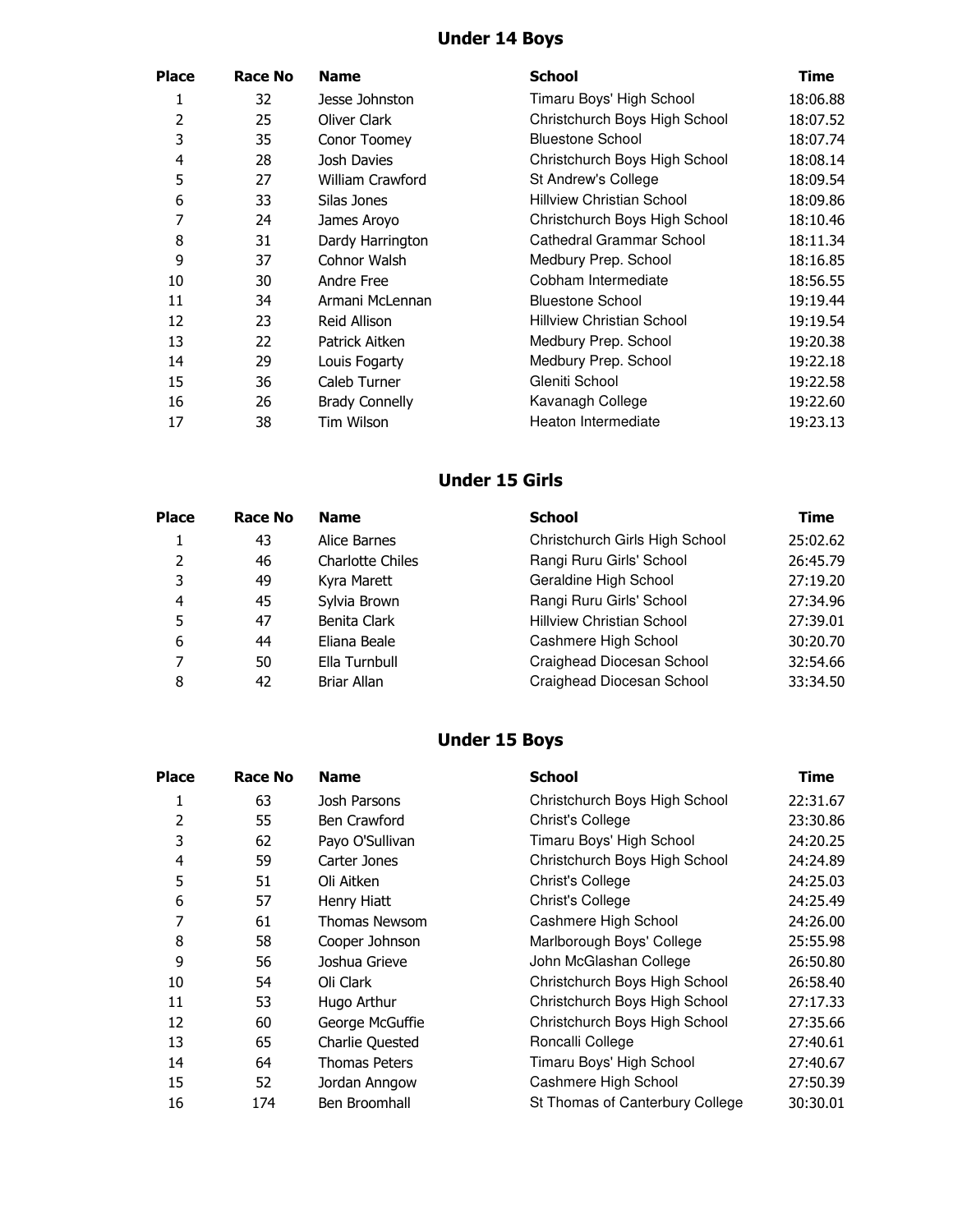## **Under 16 Girls**

| <b>Place</b> | Race No | <b>Name</b>      | <b>School</b>             | Time     |
|--------------|---------|------------------|---------------------------|----------|
|              | 77      | Kirsty Watts     | Papanui High School       | 36:33.26 |
| 2            | 68      | Meghan Baker     | Cashmere High School      | 36:57.24 |
| 3            | 72      | Lily Greenwood   | Rangi Ruru Girls' School  | 37:27.04 |
| 4            | 71      | Erin Green       | Marlborough Girls College | 37:27.07 |
| 5            | 73      | Finella Guttmann | Rangi Ruru Girls' School  | 37:27.15 |
| 6            | 76      | Zoe Spillane     | Craighead Diocesan School | 37:27.98 |
| 7            | 78      | Mya Wolfenden    | Rangi Ruru Girls' School  | 38:37.25 |
| 8            | 69      | Liv Barnett      | Rangi Ruru Girls' School  | 40:20.51 |
| 9            | 75      | Kate Ritchie     | Craighead Diocesan School | 41:19.69 |
| 10           | 70      | Rata Christenson | Villa Maria College       | 42:58.75 |

## **Under 16 Boys**

| <b>Place</b> | Race No | <b>Name</b>        | <b>School</b>                   | Time     |
|--------------|---------|--------------------|---------------------------------|----------|
| 1            | 85      | Noah Hollamby      | Timaru Boys' High School        | 29:34.25 |
| 2            | 84      | Matthew Davidson   | Christchurch Boys High School   | 30:29.10 |
| 3            | 86      | Magnus Jamieson    | Southland Boys' High School     | 30:32.68 |
| 4            | 90      | Jack McLeod        | James Hargest College           | 31:45.93 |
| 5            | 83      | Max Clinch         | Christchurch Boys High School   | 31:45.94 |
| 6            | 80      | Art Aitken         | Christ's College                | 31:46.53 |
| 7            | 81      | Kayne Borrie       | James Hargest College           | 31:46.55 |
| 8            | 87      | Callum McGrail     | Cashmere High School            | 31:46.56 |
| 9            | 94      | Luca Sanders       | Christchurch Boys High School   | 31:48.15 |
| 10           | 93      | Reef Roberts       | Timaru Boys' High School        | 31:51.08 |
| 11           | 89      | Alex McIntyre      | Christchurch Boys High School   | 31:51.99 |
| 12           | 92      | <b>Wolf Pene</b>   | Kaiapoi High School             | 33:26.52 |
| 13           | 79      | Eddie Adams        | Dunstan High School             | 34:31.28 |
| 14           | 91      | Bevan McNaughton   | Christchurch Boys High School   | 34:31.66 |
| 15           | 175     | Joseph Warren      | St Thomas of Canterbury College | 37:03.61 |
| 16           | 82      | Alex Clinch        | Christchurch Boys High School   | 37:03.88 |
| 17           | 88      | Hamish McIntosh    | Shirley Boys High School        | 37:31.75 |
| 18           | 97      | Corban Sprague     | Timaru Boys' High School        | 37:37.74 |
| 19           | 96      | <b>Toby Savage</b> | Christchurch Boys High School   | 37:57.57 |

## **Under 17 Girls**

| <b>Place</b> | <b>Race No</b> | <b>Name</b>     | <b>School</b>                  | Time     |
|--------------|----------------|-----------------|--------------------------------|----------|
|              | 100            | Lola Bryson-Boe | Christchurch Girls High School | 43:00.55 |
| 2            | 101            | Muireann Green  | Mt Aspiring College            | 43:52.13 |
| 3            | 108            | Grace Spurway   | Rangi Ruru Girls' School       | 44:04.27 |
| 4            | 99             | Ruby Bath       | James Hargest College          | 44:57.46 |
| 5            | 107            | Tessa Shield    | Rangi Ruru Girls' School       | 45:27.19 |
| 6            | 105            | Annabel Kime    | Villa Maria College            | 45:27.22 |
| 7            | 102            | Isabella Inglis | Craighead Diocesan School      | 47:10.07 |
| 8            | 178            | Abi Gibbs       | Rangi Ruru Girls' School       | 47:42.49 |
| 9            | 104            | Brooke Keown    | Christchurch Girls High School | 47:58.74 |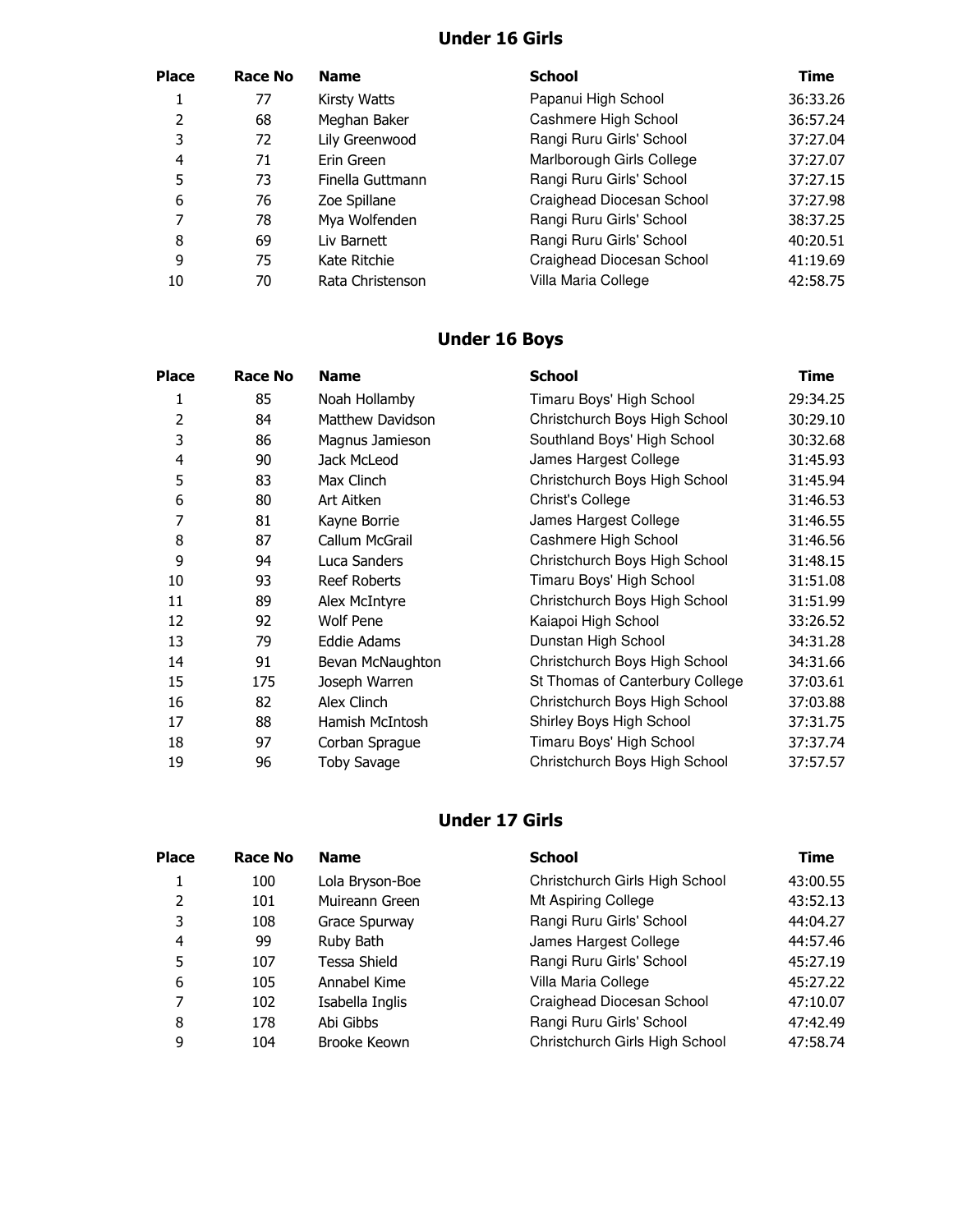## **Under 17 Boys**

| <b>Place</b>   | <b>Race No</b> | <b>Name</b>          | <b>School</b>                 | <b>Time</b> |
|----------------|----------------|----------------------|-------------------------------|-------------|
| 1              | 132            | <b>Nick Rush</b>     | Rolleston College             | 38:06.77    |
| $\overline{2}$ | 122            | Charlie Hegan        | Christchurch Boys High School | 38:07.09    |
| 3              | 116            | Marshall Erwood      | James Hargest College         | 38:07.23    |
| 4              | 119            | James Gardner        | Otago Boys High School        | 38:07.31    |
| 5              | 133            | Ferg Sail            | Timaru Boys' High School      | 38:07.98    |
| 6              | 114            | Mitchell Brookland   | Timaru Boys' High School      | 38:08.10    |
| $\overline{7}$ | 137            | Joshua Young         | Timaru Boys' High School      | 38:08.38    |
| 8              | 134            | Hunter Thompson      | James Hargest College         | 38:08.54    |
| 9              | 124            | Tom Kerr             | Verdon College                | 39:15.05    |
| 10             | 126            | Ryan Marfell         | Marlborough Boys' College     | 39:54.22    |
| 11             | 111            | <b>Thomas Audeau</b> | <b>Christ's College</b>       | 40:20.22    |
| 12             | 127            | Jani McLennan        | Timaru Boys' High School      | 40:22.37    |
| 13             | 110            | Cameron Anderson     | Geraldine High School         | 40:26.03    |
| 14             | 125            | George Lawry         | St Bede's College             | 41:36.54    |
| 15             | 131            | George Rookes        | <b>Christ's College</b>       | 41:37.32    |
| 16             | 123            | James Howard         | Otago Boys High School        | 41:37.68    |
| 17             | 117            | Nick Ferguson        | Christchurch Boys High School | 41:37.73    |
| 18             | 130            | Solomon Panoho       | Marlborough Boys' College     | 41:37.79    |
| 19             | 179            | Timothy Chapman      | Shirley Boys High School      | 41:37.86    |
| 20             | 109            | Finn Aldridge        | Christchurch Boys High School | 41:38.21    |
| 21             | 115            | Jack Dunnett         | Christchurch Boys High School | 41:41.07    |
| 22             | 118            | Luca Frame           | Lincoln High School           | 41:45.53    |
| 23             | 129            | Aubrey Page          | Southland Boys' High School   | 41:49.97    |
| 24             | 120            | Daigo Goto           | Christchurch Boys High School | 43:09.50    |
| 25             | 136            | Thai Trieu           | Marlborough Boys' College     | 43:09.51    |
| 26             | 121            | Luca Hawtin          | Shirley Boys High School      | 43:10.32    |
| 27             | 135            | <b>Thomas Tracey</b> | Christchurch Boys High School | 45:04.12    |
| 28             | 128            | Kane Oliver          | Hillmorton High School        | 45:04.60    |
| 29             | 112            | Riley Beldham        | Marlborough Boys' College     | 45:04.70    |

## **Under 20 Girls**

| <b>Place</b>   | Race No | <b>Name</b>     | <b>School</b>                  | Time     |
|----------------|---------|-----------------|--------------------------------|----------|
|                | 138     | Rhylee Akeroyd  | James Hargest College          | 50:16.53 |
| 2              | 144     | Amye Kellow     | Christchurch Girls High School | 50:17.98 |
| 3              | 145     | Maddi Lowry     | Ashburton College              | 51:09.74 |
| $\overline{a}$ | 149     | Samantha Walker | Villa Maria College            | 51:09.90 |
| 5              | 147     | Jaz McLeod      | James Hargest College          | 51:10.17 |
| 6              | 142     | Orla Fitzgerald | Christchurch Girls High School | 51:13.57 |
| 7              | 139     | Paris Carroll   | Christchurch Girls High School | 53:21.53 |
| 8              | 143     | Vivien Guttman  | Rangi Ruru Girls' School       | 58:54.57 |
| 9              | 140     | Bella Edwards   | Villa Maria College            | 58:54.70 |
| 10             | 150     | Claudia Wright  | Christchurch Girls High School | 58:54.90 |